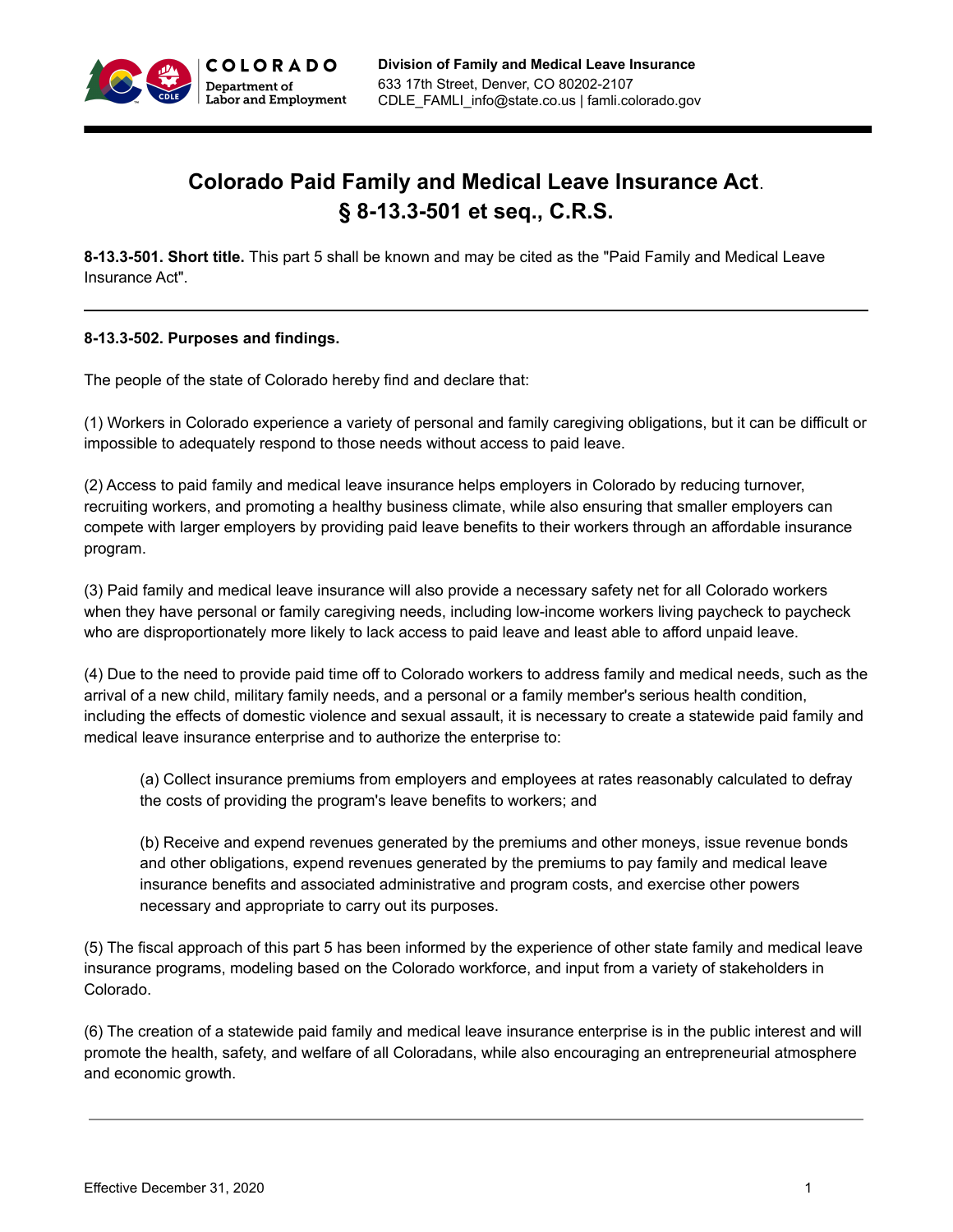# **8-13.3-503. Definitions.**

As used in this part 5, unless the context otherwise requires:

(1) "Application year" means the 12-month period beginning on the first day of the calendar week in which an individual files an application for family and medical leave insurance benefits.

(2) "Average weekly wage" means one-thirteenth of the wages paid during the quarter of the covered individual's base period, as defined in section 8-70-103(2), or alternative base period, as defined in section 8-70-103(1.5), in which the total wages were highest. For purposes of calculating average weekly wage, wages include, but are not limited to, salary, wages, tips, commissions, and other compensation as determined by the director by rule.

(3) "Covered individual" means any person who:

(a)

(I) Earned at least \$2,500 in wages subject to premiums under this part 5 during the person's base period, as defined in section 8-70-103(2), or alternative base period, as defined in section 8-70-103(1.5); or

(II) Elects coverage and meets the requirements of section 8-13.3-514;

- (b) Meets the administrative requirements outlined in this part 5 and in regulations; and
- (c) Submits an application with a claim for benefits pursuant to section 8-13.3-516(6)(d).

(4) "Director" means the director of the division.

(5) "Division" means the division of family and medical leave insurance created in section 8-13.3-508.

(6) "Domestic violence" means any conduct that constitutes "domestic violence" as set forth in section 18-6-800.3(1) or section 14-10-124(1.3)(a) or "domestic abuse" as set forth in section 13-14-101(2).

(7) "Employee" means any individual, including a migratory laborer, performing labor or services for the benefit of another, irrespective of whether the common-law relationship of master and servant exists. For the purposes of this part 5, an individual primarily free from control and direction in the performance of the labor or services, both under the individual's contract for the performance of the labor or services and in fact, and who is customarily engaged in an independent trade, occupation, profession, or business related to the labor or services performed is not an "employee." "Employee" does not include an "employee" as defined by 45 U.S.C. section 351(d) who is subject to the federal "Railroad Unemployment Insurance Act," 45 U.S.C. section 351 et seq.

(8)

(a) "Employer" means any person engaged in commerce or an industry or activity affecting commerce that:

(I) Employs at least one person for each working day during each of twenty or more calendar workweeks in the current or immediately preceding calendar year; or

(II) Paid wages of one thousand five hundred dollars or more during any calendar quarter in the preceding calendar year.

(b) "Employer" includes: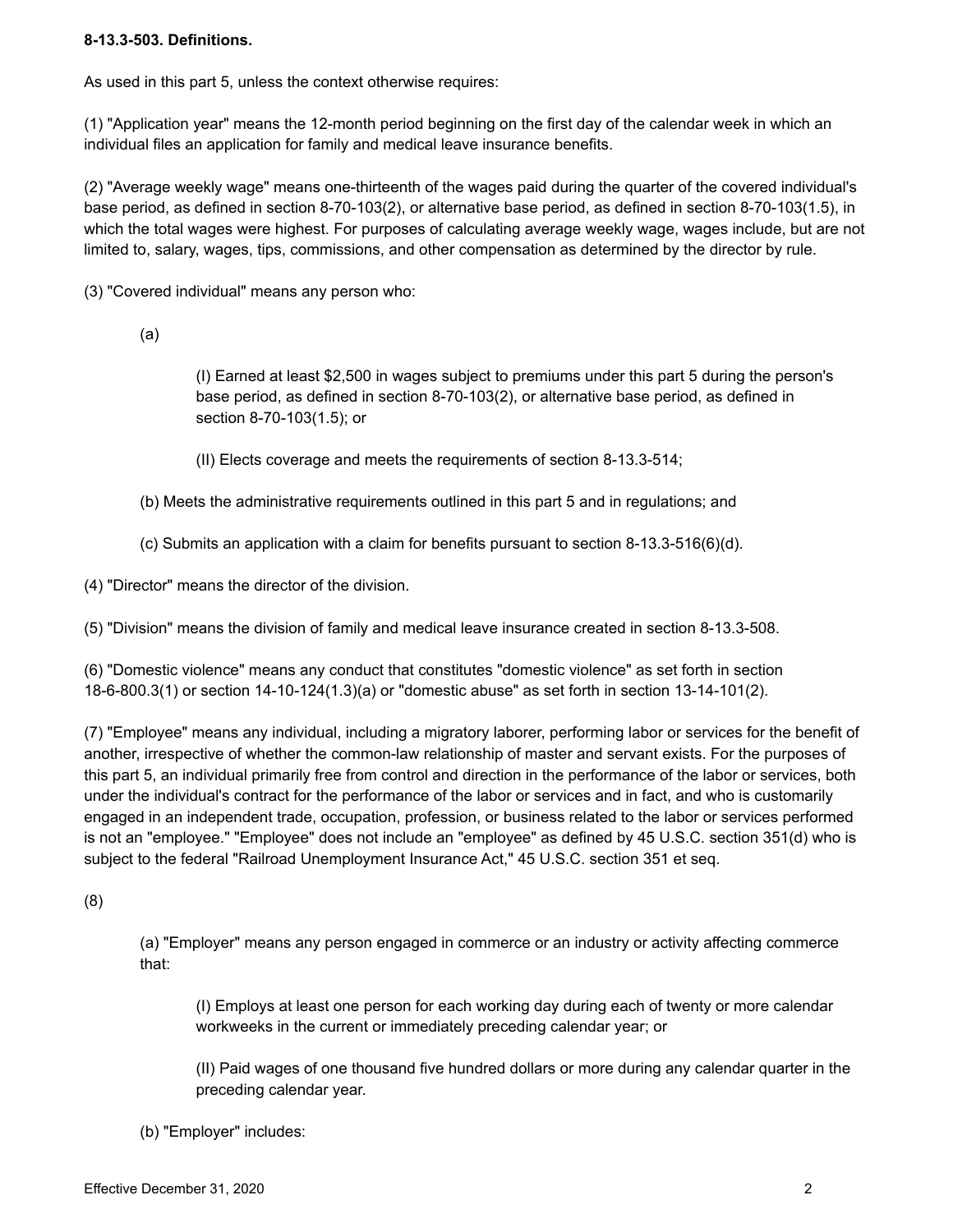(I) A person who acts, directly or indirectly, in the interest of an employer with regard to any of the employees of the employer;

(II) A successor in interest of an employer that acquires all of the organization, trade, or business or substantially all of the assets of one or more employers; and

- (III) The state or a political subdivision of the state.
- (c) "Employer" does not include the federal government.

(9) "Family and medical leave insurance benefits" or "benefits" means the benefits provided under the terms of this part 5.

(10) "Family and medical leave insurance program" or "program" means the program created in section 8-13.3-516.

(11) "Family member" means:

(a) Regardless of age, a biological, adopted or foster child, stepchild or legal ward, a child of a domestic partner, a child to whom the covered individual stands in loco parentis, or a person to whom the covered individual stood in loco parentis when the person was a minor;

(b) A biological, adoptive or foster parent, stepparent or legal guardian of a covered individual or covered individual's spouse or domestic partner or a person who stood in loco parentis when the covered individual or covered individual's spouse or domestic partner was a minor child;

(c) A person to whom the covered individual is legally married under the laws of any state, or a domestic partner of a covered individual as defined in section 24-50-603(6.5);

(d) A grandparent, grandchild or sibling (whether a biological, foster, adoptive or step relationship) of the covered individual or covered individual's spouse or domestic partner; or

(e) As shown by the covered individual, any other individual with whom the covered individual has a significant personal bond that is or is like a family relationship, regardless of biological or legal relationship.

(12) "Fund" means the family and medical leave insurance fund created in section 8-13.3-518.

(13) "Health care provider" means any person licensed, certified, or registered under federal or Colorado law to provide medical or emergency services, including, but not limited to, physicians, doctors, nurses, emergency room personnel, and midwives.

(14) "Local government" has the same meaning as set forth in section 29-1-304.5(3)(b).

(15) "Paid family and medical leave" means leave taken from employment in connection with family and medical leave insurance benefits under this part 5.

(16) "Qualifying exigency leave" means leave based on a need arising out of a covered individual's family member's active duty service or notice of an impending call or order to active duty in the armed forces, including, but not limited to, providing for the care or other needs of the military member's child or other family member, making financial or legal arrangements for the military member, attending counseling, attending military events or ceremonies, spending time with the military member during a rest and recuperation leave or following return from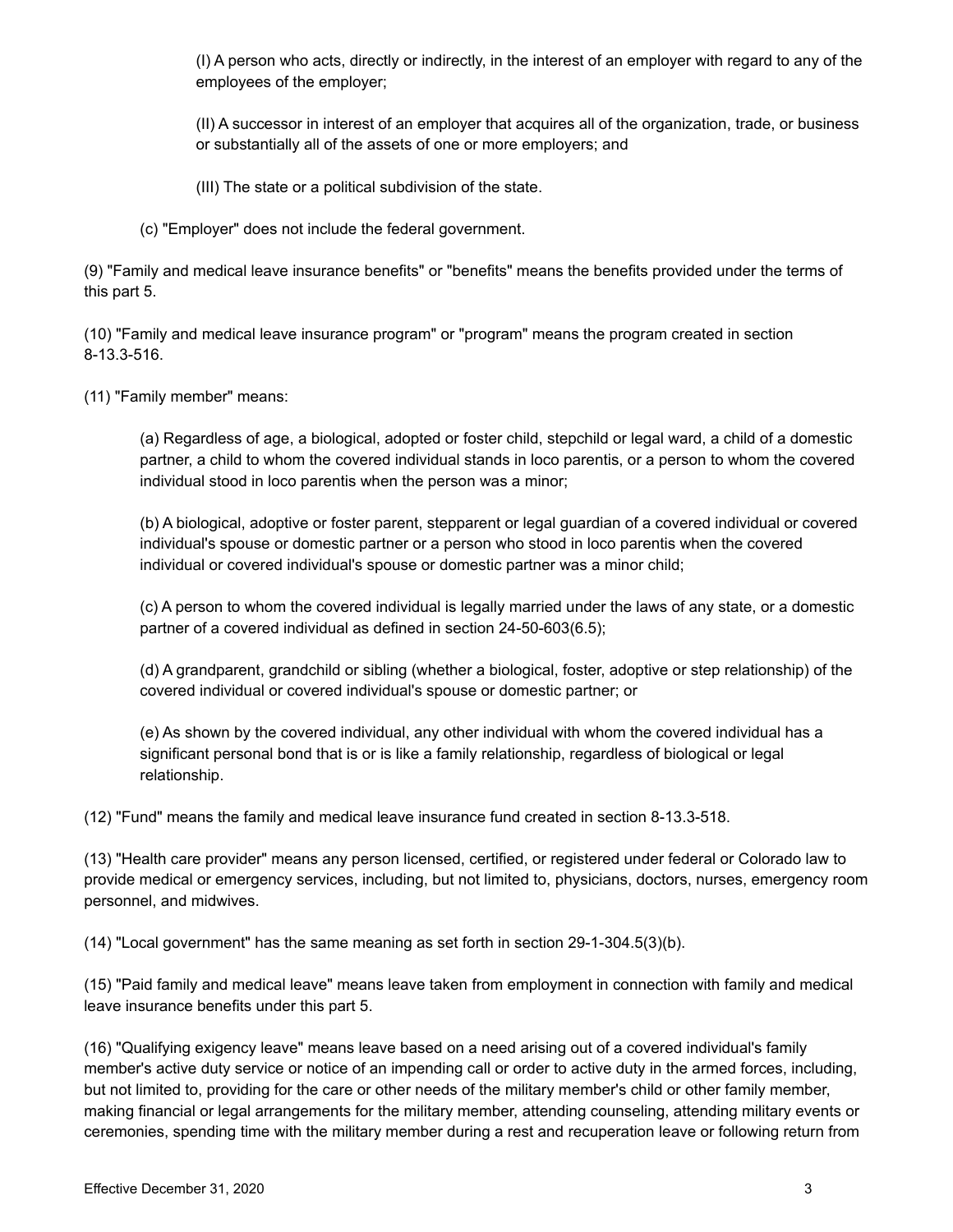deployment, or making arrangements following the death of the military member.

(17) "Retaliatory personnel action" means denial of any right guaranteed under this part 5, including, but not limited to, any threat, discharge, suspension, demotion, reduction of hours, or any other adverse action against an employee for the exercise of any right guaranteed in this part 5. "Retaliatory personnel action" also includes interference with or punishment for in any manner participating in or assisting an investigation, proceeding, or hearing under this part 5.

(18) "Safe leave" means any leave because the covered individual or the covered individual's family member is the victim of domestic violence, the victim of stalking, or the victim of sexual assault or abuse. Safe leave under this part 5 applies if the covered individual is using the leave from work to protect the covered individual or the covered individual's family member by:

(a) Seeking a civil protection order to prevent domestic violence pursuant to sections 13-14-104.5, 13-14-106, or 13-14-108;

(b) Obtaining medical care or mental health counseling or both for himself or herself or for his or her children to address physical or psychological injuries resulting from the act of domestic violence, stalking, or sexual assault or abuse;

(c) Making his or her home secure from the perpetrator of the act of domestic violence, stalking, or sexual assault or abuse, or seeking new housing to escape said perpetrator; or

(d) Seeking legal assistance to address issues arising from the act of domestic violence, stalking, or sexual assault or abuse, or attending and preparing for court- related proceedings arising from said act or crime.

(19) "Serious health condition" is an illness, injury, impairment, pregnancy, recovery from childbirth, or physical or mental condition that involves inpatient care in a hospital, hospice or residential medical care facility, or continuing treatment by a health care provider.

(20) "Sexual assault or abuse" means any offense as described in section 16-11.7-102(3), or sexual assault, as described in section 18-3-402, committed by any person against another person regardless of the relationship between the actor and the victim.

(21) "Stalking" means any act as described in section 18-3-602.

(22) "State average weekly wage" means the state average weekly wage determined in accordance with section 8-47-106.

# **8-13.3-504. Eligibility.**

Beginning January 1, 2024, an individual has the right to take paid family and medical leave, and to receive family and medical leave insurance benefits while taking paid family and medical leave, if the individual:

(1) Meets the definition of "covered individual" under section 8-13.3-503(3); and

(2) Meets one of the following requirements:

(a) Because of birth, adoption or placement through foster care, is caring for a new child during the first year after the birth, adoption or placement of that child;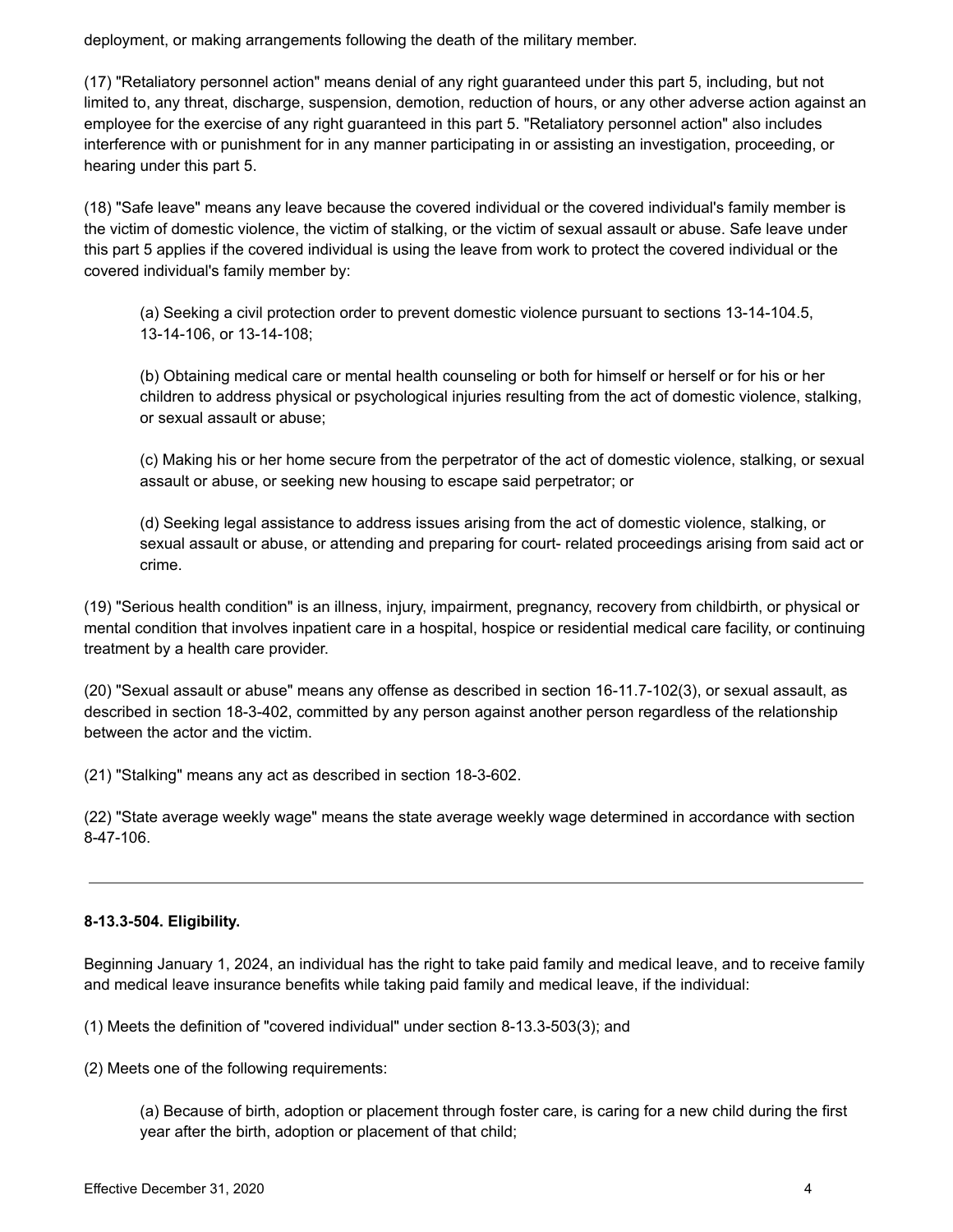- (b) Is caring for a family member with a serious health condition;
- (c) Has a serious health condition;
- (d) Because of any qualifying exigency leave;
- (e) Has a need for safe leave.

#### **8-13.3-505. Duration.**

(1) The maximum number of weeks for which a covered individual may take paid family and medical leave and for which family and medical leave insurance benefits are payable for any purpose, or purposes in aggregate, under section 8-13.3-504(2) in an application year is 12 weeks; except that benefits are payable up to an additional four weeks to a covered individual with a serious health condition related to pregnancy complications or childbirth complications.

(2) The first payment of benefits shall be made to an individual within two weeks after the claim is filed, and subsequent payments shall be made every two weeks thereafter.

(3) A covered individual may take intermittent leave in increments of either one hour or shorter periods if consistent with the increments the employer typically uses to measure employee leave, except that benefits are not payable until the covered individual accumulates at least eight hours of family and medical leave insurance benefits.

(4) The covered individual shall make a reasonable effort to schedule paid family and medical leave under this part 5 so as not to unduly disrupt the operations of the employer.

(5) In any case in which the necessity for leave under this part 5 is foreseeable, an employee shall provide notice to the individual's employer with not less than 30 days' notice before the date the leave is to begin of the individual's intention to take leave under this part 5. If the necessity for leave is not foreseeable or providing 30 days' notice is not possible, the individual shall provide the notice as soon as practicable.

(6) Nothing in this section entitles a covered individual to more leave than required under this section.

# **8-13.3-506. Amount of benefits.**

(1) The amount of family and medical leave insurance benefits shall be determined as follows:

(a) The weekly benefit shall be determined as follows:

(I) The portion of the covered individual's average weekly wage that is equal to or less than 50 percent of the state average weekly wage shall be replaced at a rate of 90 percent; and

(II) The portion of the covered individual's average weekly wage that is more than 50 percent of the state average weekly wage shall be replaced at a rate of 50 percent.

(b) The maximum weekly benefit is 90 percent of the state average weekly wage, except that for paid family and medical leave beginning before January 1, 2025, the maximum weekly benefit is 1,100 dollars.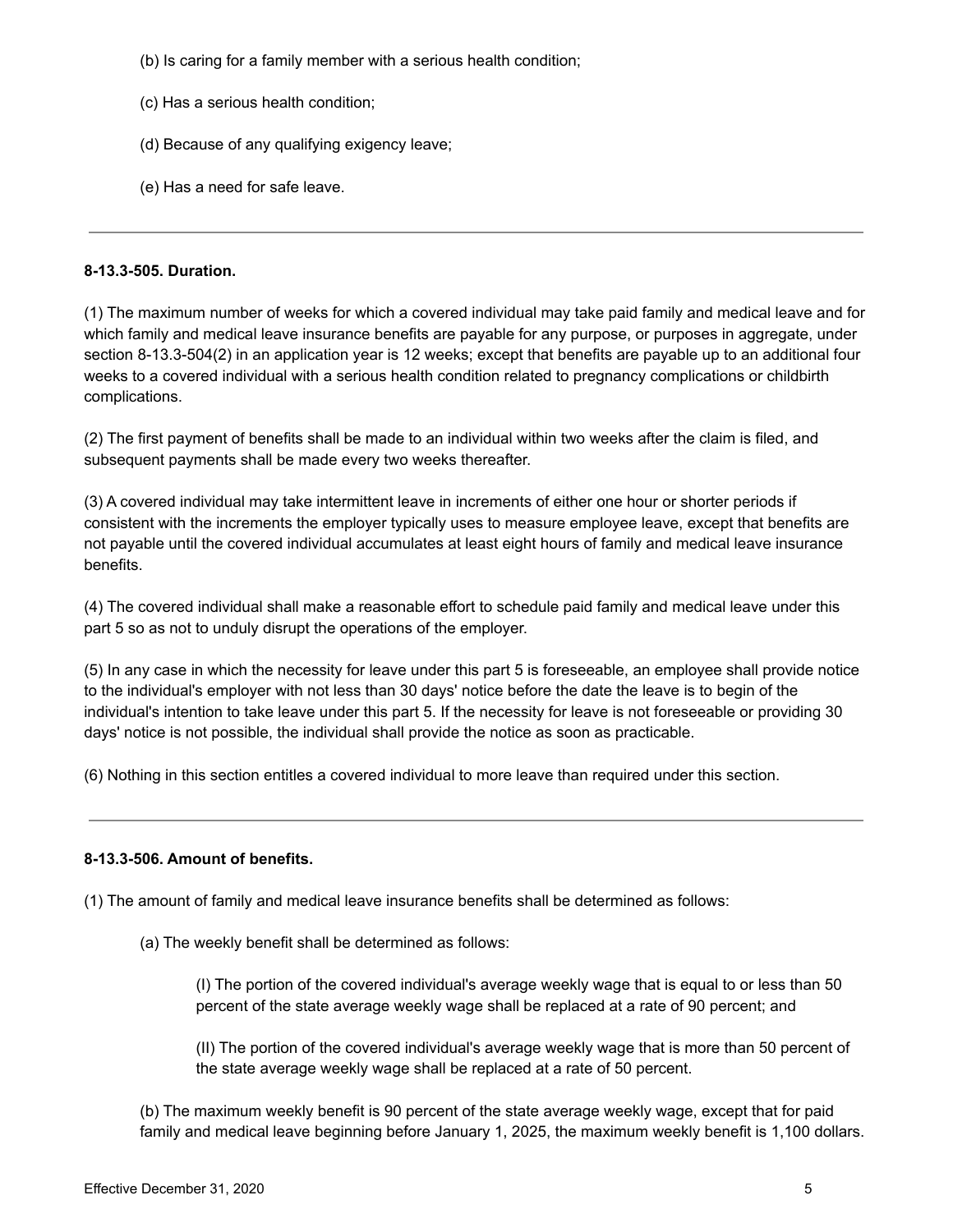(2) The division shall calculate a covered individual's weekly benefit amount based on the covered individual's average weekly wage earned from the job or jobs from which the covered individual is taking paid family and medical leave, up to the maximum total benefit established in section 8-13.3-506(1)(b). If a covered individual taking paid family and medical leave from a job continues working at an additional job or jobs during this time, the division shall not consider the covered individual's average weekly wage earned from the additional job or jobs when calculating the covered individual's weekly benefit amount. A covered individual with multiple jobs may elect whether to take leave from one job or multiple jobs.

## **8-13.3-507. Premiums.**

(1) Payroll premiums shall be authorized in order to finance the payment of family and medical leave insurance benefits under this part 5, and administration of the family and medical leave insurance program.

(2) Beginning on January 1, 2023, for each employee, an employer shall remit to the fund established under section 8-13.3-518 premiums in the form and manner determined by the division.

(3)

(a) From January 1, 2023, through December 31, 2024, the premium amount is nine-tenths of one percent of wages per employee.

(b) For the 2025 calendar year, and each calendar year thereafter, the director shall set the premium based on a percent of employee wages and at the rate necessary to obtain a total amount of premium contributions equal to one hundred thirty-five percent of the benefits paid during the immediately preceding calendar year plus an amount equal to one hundred percent of the cost of administration of the payment of those benefits during the immediately preceding calendar year, less the amount of net assets remaining in the fund as of December 31 of the immediately preceding calendar year. The premium shall not exceed one and two tenths of a percent of wages per employee. The division shall provide public notice in advance of January first of any changes to the premium.

(4)

(a) A self-employed individual who elects coverage under section 8-13.3-514 shall pay only 50 percent of the premium required for an employee by section 8-13.3-507(3) on that individual's income from self-employment.

(b) An employee of a local government who elects coverage under section 8-13.3-514 shall pay only 50 percent of the premium required for an employee by section 8-13.3-507(3) on that employee's income from that local government employment.

(c) An employee of a local government or a self-employed person who elects coverage under section 8-13.3-514 shall remit the premium amount required by this subsection directly to the division, in the form and manner required by the director by rule.

(5) An employer with 10 or more employees may deduct up to 50 percent of the premium required for an employee by section 8-13.3-507(3) from that employee's wages and shall remit 100 percent of the premium required by section 8-13.3-507(3) to the fund. An employer with fewer than 10 employees may deduct up to 50 percent of the premium required for an employee by section 8-13.3-507(3) from that employee's wages and shall remit 50 percent of the premium required by section 8-13.3-507(3) to the fund.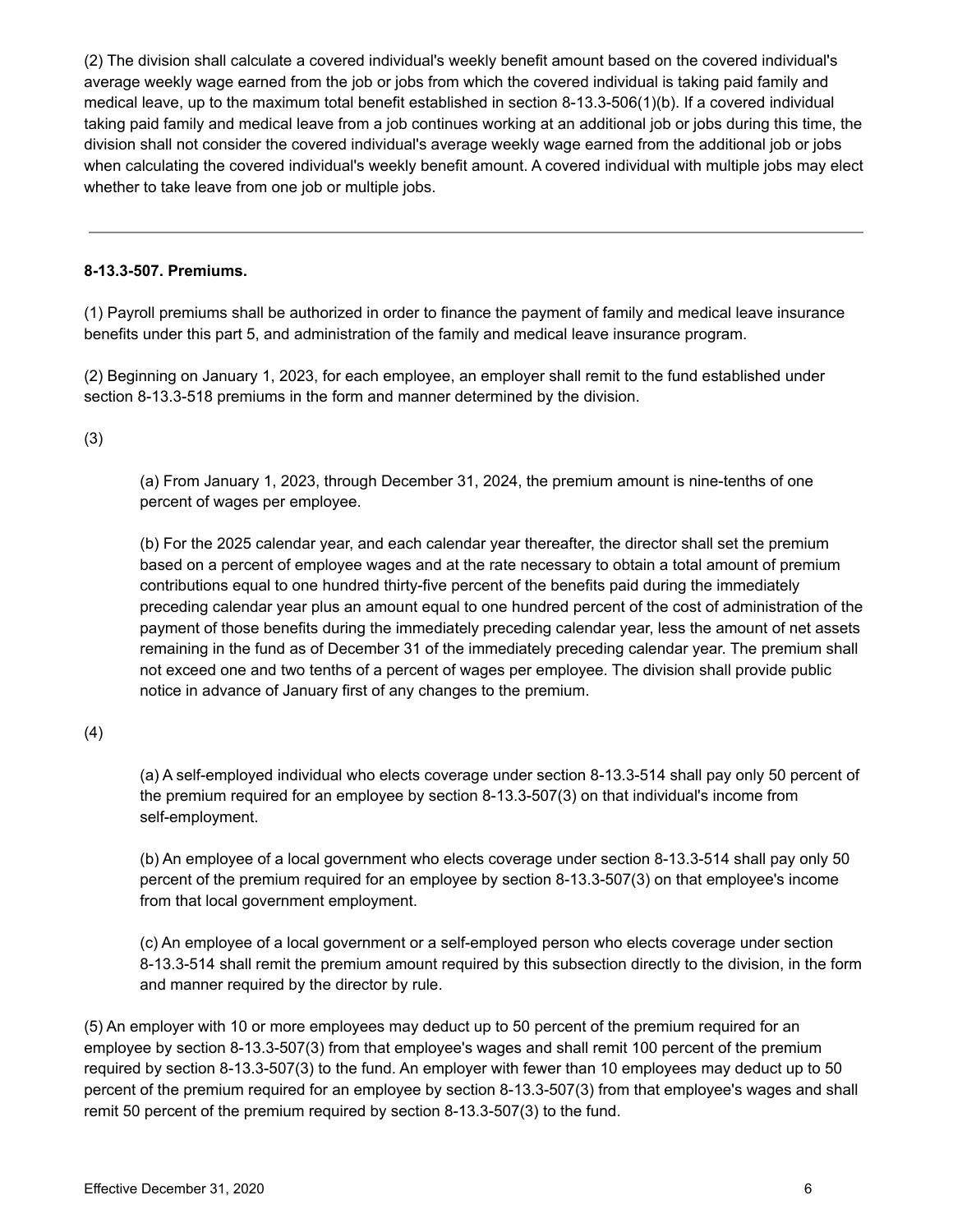(6) Premiums shall not be required for employees' wages above the contribution and benefit base limit established annually by the federal social security administration for purposes of the Federal Old-Age, Survivors, and Disability Insurance program limits pursuant to 42 U.S.C. section 430.

(7) The premiums collected under this part 5 are used exclusively for the payment of Family and medical leave insurance benefits and the administration of the program. Premiums established under this section are fees and not taxes.

(8) An employer with an approved private plan under section 8-13.3-521 shall not be required to remit premiums under this section to the fund.

(9) Notwithstanding section 8-13.3-507(2), if a local government has declined participation in the program in accordance with section 8-13.3-522:

(a) The local government is not required to pay the premiums imposed in this section or collect premiums from employees who have elected coverage pursuant to section 8-13.3-514; and

(b) An employee of the local government is not required to pay the premiums imposed in this section unless the employee has elected coverage pursuant to section 8-13.3- 514.

# **8-13.3-508. Division of family and medical leave insurance.**

(1) There is hereby created in the department of labor and employment the division of family and medical leave insurance, the head of which is the director of the division.

(2)

(a) The division constitutes an enterprise for purposes of section 20 of article X of the Colorado constitution, as long as the division retains authority to issue revenue bonds and the division receives less than ten percent of its total annual revenues in grants, as defined in section 24-77-102(7), from all Colorado state and local governments combined. For as long as it constitutes an enterprise pursuant to this section, the division is not subject to section 20 of article X of the Colorado constitution.

(b) The enterprise established pursuant to this section has all the powers and duties authorized by this part 5 pertaining to family and medical leave insurance benefits. The fund constitutes part of the enterprise established pursuant to this section.

(c) Nothing in this section limits or restricts the authority of the division to expend its revenues consistent with this part 5.

(d) The division is hereby authorized to issue revenue bonds for the expenses of the division, which bonds may be secured by any revenues of the division. Revenue from the bonds issued pursuant to this subsection shall be deposited into the fund.

# **8-13.3-509. Leave and employment protection.**

(1) Any covered individual who has been employed with the covered individual's current employer for at least 180 days prior to the commencement of the covered individual's paid family and medical leave who exercises the covered individual's right to family and medical leave insurance benefits shall be entitled, upon return from that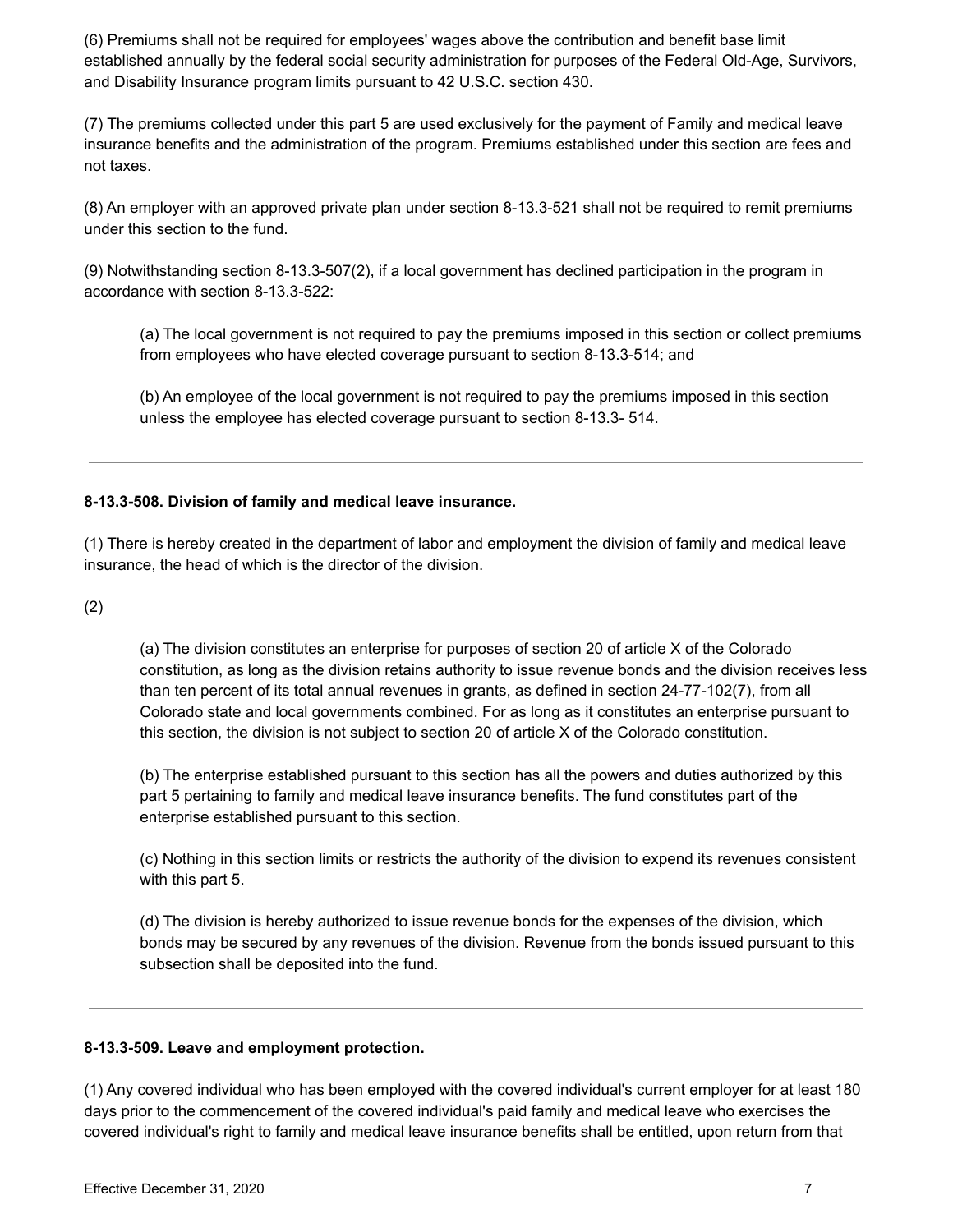leave, to be restored by the employer to the position held by the covered individual when the leave commenced, or to be restored to an equivalent position with equivalent employment benefits, pay and other terms and conditions of employment. Nothing in this section entitles any restored employee to:

(a) The accrual of any seniority or employment benefits during any period of leave; or

(b) Any right, benefit, or position of employment other than any right, benefit, or position to which the employee would have been entitled had the employee not taken the leave. Nothing in this section relieves an employer of any obligation under a collective bargaining agreement.

(2) During any paid family and medical leave taken pursuant to this part 5, the employer shall maintain any health care benefits the covered individual had prior to taking such leave for the duration of the leave as if the covered individual had continued in employment continuously from the date the individual commenced the leave until the date the family and medical leave insurance benefits terminate. The covered individual shall continue to pay the covered individual's share of the cost of health benefits as required prior to the commencement of the leave.

(3) It is unlawful for an employer or any other person to interfere with, restrain, or deny the exercise of, or the attempt to exercise, any right protected under this part 5.

(4) An employer, employment agency, employee organization or other person shall not take retaliatory personnel action or otherwise discriminate against a person because the individual exercised rights protected under this part 5. Such rights include, but are not limited to, the right to: request, file for, apply for or use benefits provided for under this part 5; take paid family and medical leave from work under this part 5; communicate to the employer or any other person or entity an intent to file a claim, a complaint with the division or courts, or an appeal; testify or assist in any investigation, hearing or proceeding under this part 5, at any time, including during the period in which the person receives family and medical leave insurance benefits under this part 5; inform any person about any employer's alleged violation of this part 5; and inform any person of his or her rights under this part 5.

(5) It is unlawful for an employer to count paid family and medical leave taken under this part 5 as an absence that may lead to or result in discipline, discharge, demotion, suspension or any other adverse action.

(6)

(a) An aggrieved individual under this section may bring a civil action in a court of competent jurisdiction.

(b) An employer who violates this section is subject to the damages and equitable relief available under 29 U.S.C. section 2617(a)(1).

(c) Except as provided in section 8-13.3-509(6)(d), a claim brought in accordance with this section must be filed within two years after the date of the last event constituting the alleged violation for which the action is brought.

(d) In the case of such action brought for a willful violation of this section, such action may be brought within 3 years of the date of the last event constituting the alleged violation for which such action is brought.

(7) The director, by rule, shall establish a fine structure for employers who violate this section, with a maximum fine of \$500 per violation. The director shall transfer any fines collected pursuant to this section to the state treasurer for deposit in the fund. The director, by rule, shall establish a process for the determination, Assessment, and appeal of fines under this subsection.

(8) This section does not apply to an employee of a local government that has elected coverage pursuant to section 8-13.3-514.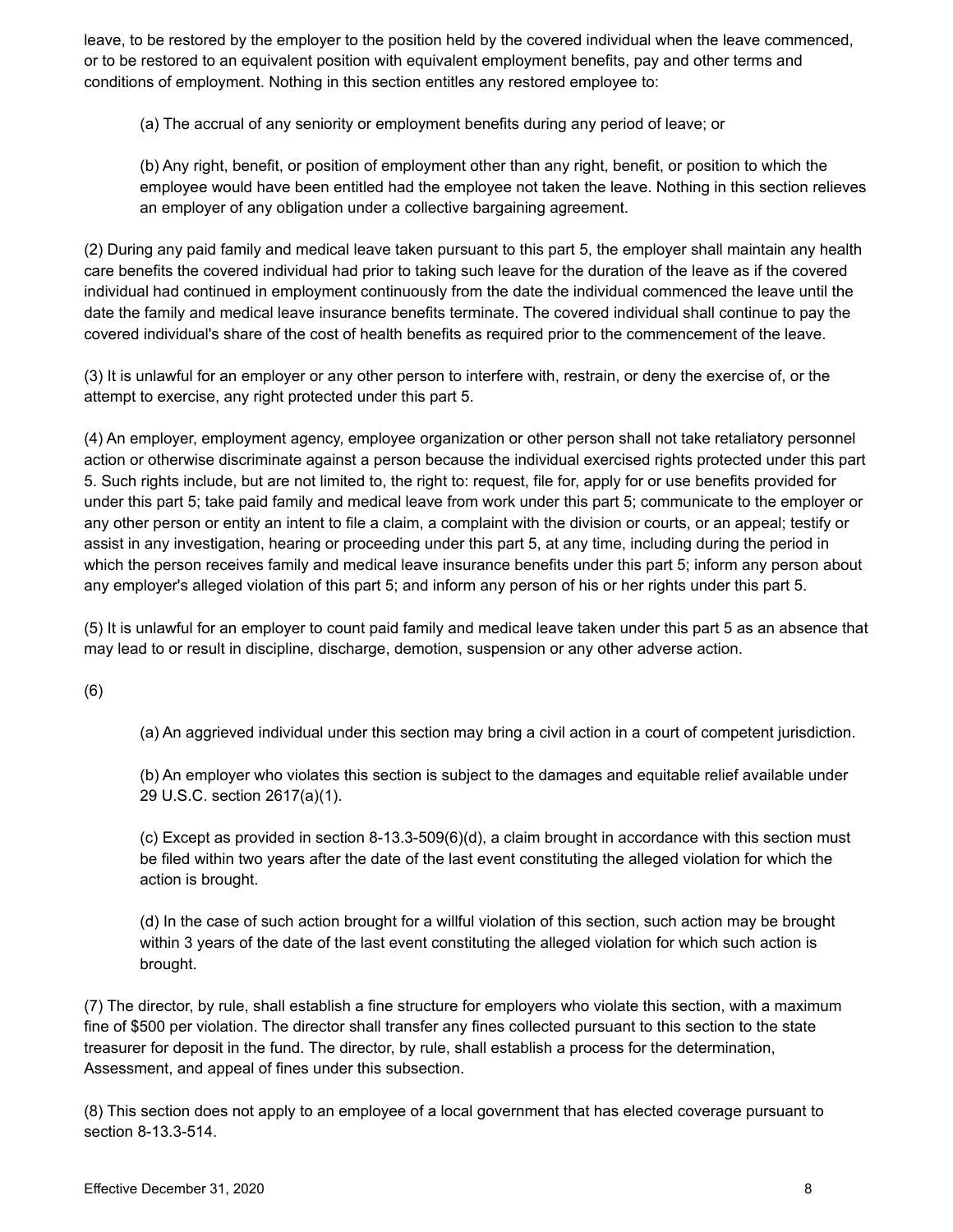# **8-13.3-510. Coordination of benefits.**

# (1)

(a) Leave taken with wage replacement under this part 5 that also qualifies as leave under the "Family and Medical Leave Act," as amended, Pub. L. 103-3, codified at 29 U.S.C. sec. 2601 et. seq., or part 2 of article 13.3 of title 8 runs concurrently with leave taken under the "Family and Medical Leave Act" or part 2 of article 13.3 of title 8, as applicable.

(b) An employer may require that payment made or paid family and medical leave taken under this part 5 be made or taken concurrently or otherwise coordinated with payment made or leave allowed under the terms of a disability policy, including a disability policy contained within an employment contract, or a separate bank of time off solely for the purpose of paid family and medical leave under this part 5, as applicable. The employer shall give its employees written notice of this requirement.

(c) Notwithstanding section 8-13.3-510(1)(b), under no circumstances shall an employee be required to use or exhaust any accrued vacation leave, sick leave, or other paid time off prior to or while receiving family and medical leave insurance benefits under this part 5. However, an employee and an employer may mutually agree that the employee may use any accrued vacation leave, sick leave, or other paid time off while receiving family and medical leave insurance benefits under this part 5, unless the aggregate amount a covered individual would receive would exceed the covered individual's average weekly wage. Nothing in this subsection requires an employee to receive or use, or an employer to provide, additional paid time off as described in this subsection.

# (2)

(a) This part 5 does not diminish:

(I) The rights, privileges, or remedies of an employee under a collective bargaining agreement, employer policy, or employment contract;

(II) An employer's obligation to comply with a collective bargaining agreement, employer policy, or employment contract, as applicable, that provides greater leave than provided under this part 5; or

(III) Any law that provides greater leave than provided under this part 5.

(b) After the effective date of this part 5, an employer policy adopted or retained shall not diminish an employee's right to benefits under this part 5. Any agreement by an employee to waive the employee's rights under this part 5 is void as against public policy.

(3) The director shall determine by rule the interaction of benefits or coordination of leave when a covered individual is concurrently eligible for paid family and medical leave and benefits under this part 5 with:

- (a) Leave pursuant to section 24-34-402.7; or
- (b) Workers' compensation benefits under article 42 of title 8.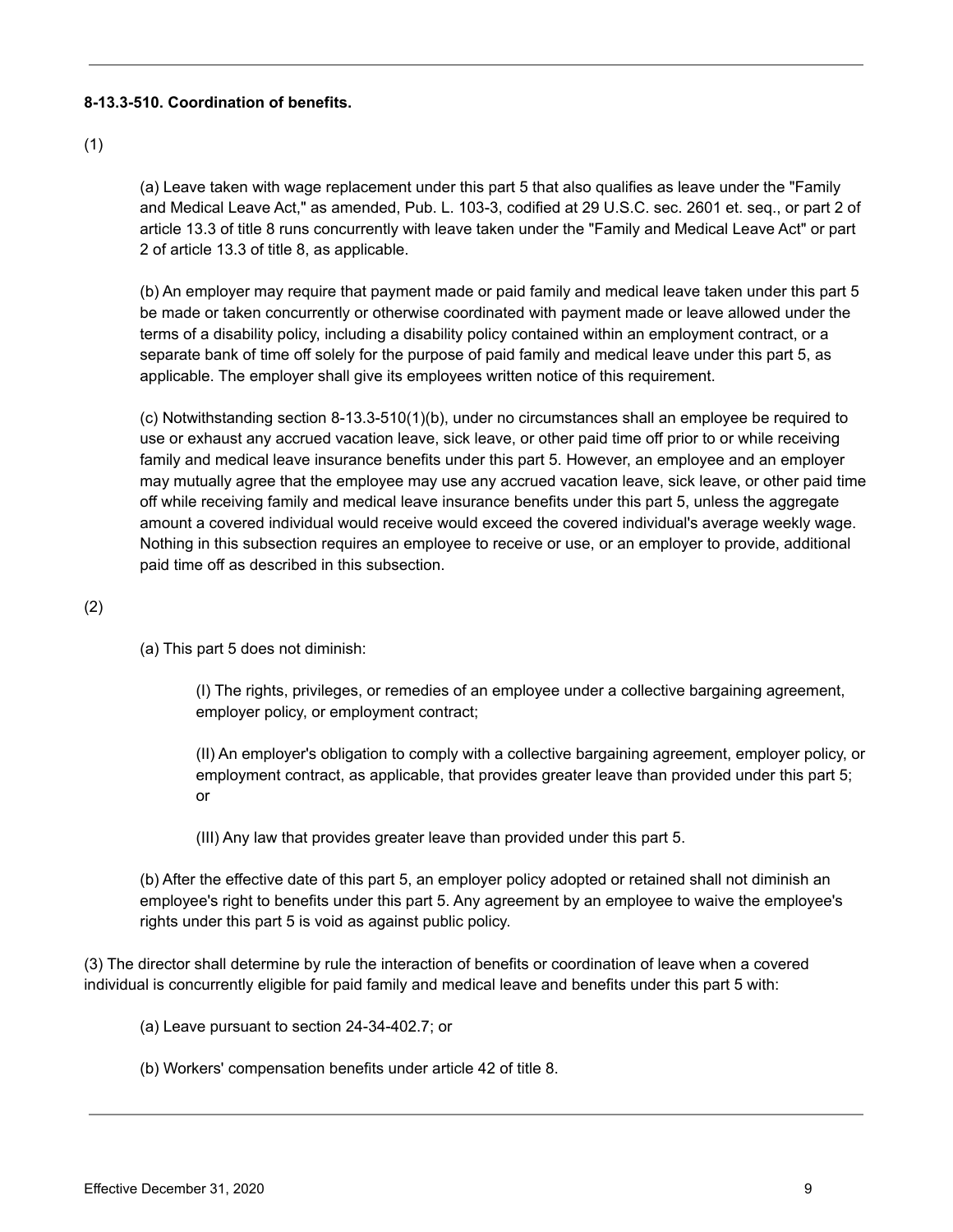## **8-13.3-511. Notice.**

The division shall develop a program notice that details the program requirements, benefits, claims process, payroll deduction requirements, the right to job protection and benefits continuation under section 8-13.3-509, protection against retaliatory personnel actions or other discrimination, and other pertinent program information. Each employer shall post the program notice in a prominent location in the workplace and notify its employees of the program, in writing, upon hiring and upon learning of an employee experiencing an event that triggers eligibility pursuant to section 8-13.3-504. The division shall provide the information required by this section in a manner that is culturally competent and linguistically appropriate.

# **8-13.3-512. Appeals.**

(1) The director shall establish a system for administrative review and determination of claims, and appeal of such determinations, including denial of family and medical leave insurance benefits. In establishing such system, the director may utilize any and all procedures and appeals mechanisms established under sections 8-4-111.5(5), 8-74-102, and 8-74-103.

(2) Judicial review of any decision with respect to family and medical leave insurance benefits under this section is permitted in a court of competent jurisdiction after a covered individual aggrieved thereby has exhausted all administrative remedies established by the director. If a covered individual files a civil action in a court of competent jurisdiction to enforce a judgment made under this section, any filing fee under article 32 of title 13 shall be waived.

## **8-13.3-513. Erroneous payments and disqualification for benefits.**

(1) A covered individual is disqualified from family and medical leave insurance benefits for one year if the individual is determined by the director to have willfully made a false statement or misrepresentation regarding a material fact, or willfully failed to report a material fact, to obtain benefits under this part 5.

(2) If family and medical leave insurance benefits are paid erroneously or as a result of willful misrepresentation, or if a claim for family and medical leave insurance benefits is rejected after benefits are paid, the division may seek repayment of benefits from the recipient. The director shall exercise his or her discretion to waive, in whole or in part, the amount of any such payments where the recovery would be against equity and good conscience.

#### **8-13.3-514. Elective coverage.**

(1) An employee of a local government that has declined participation in the program pursuant to section 8-13.3-522 or a self-employed person, including an independent contractor, sole proprietor, partner or joint venturer, may elect coverage under this part 5 for an initial period of not less than three years. The self-employed person or employee of a local government must file a notice of election in writing with the director, as required by the division. The election becomes effective on the date of filing the notice. As a condition of election, the self-employed person or employee of a local government must agree to supply any information concerning income that the division deems necessary.

(2) A self-employed person or an employee of a local government who has elected coverage may withdraw from coverage within 30 days after the end of the three-year period of coverage, or at such other times as the director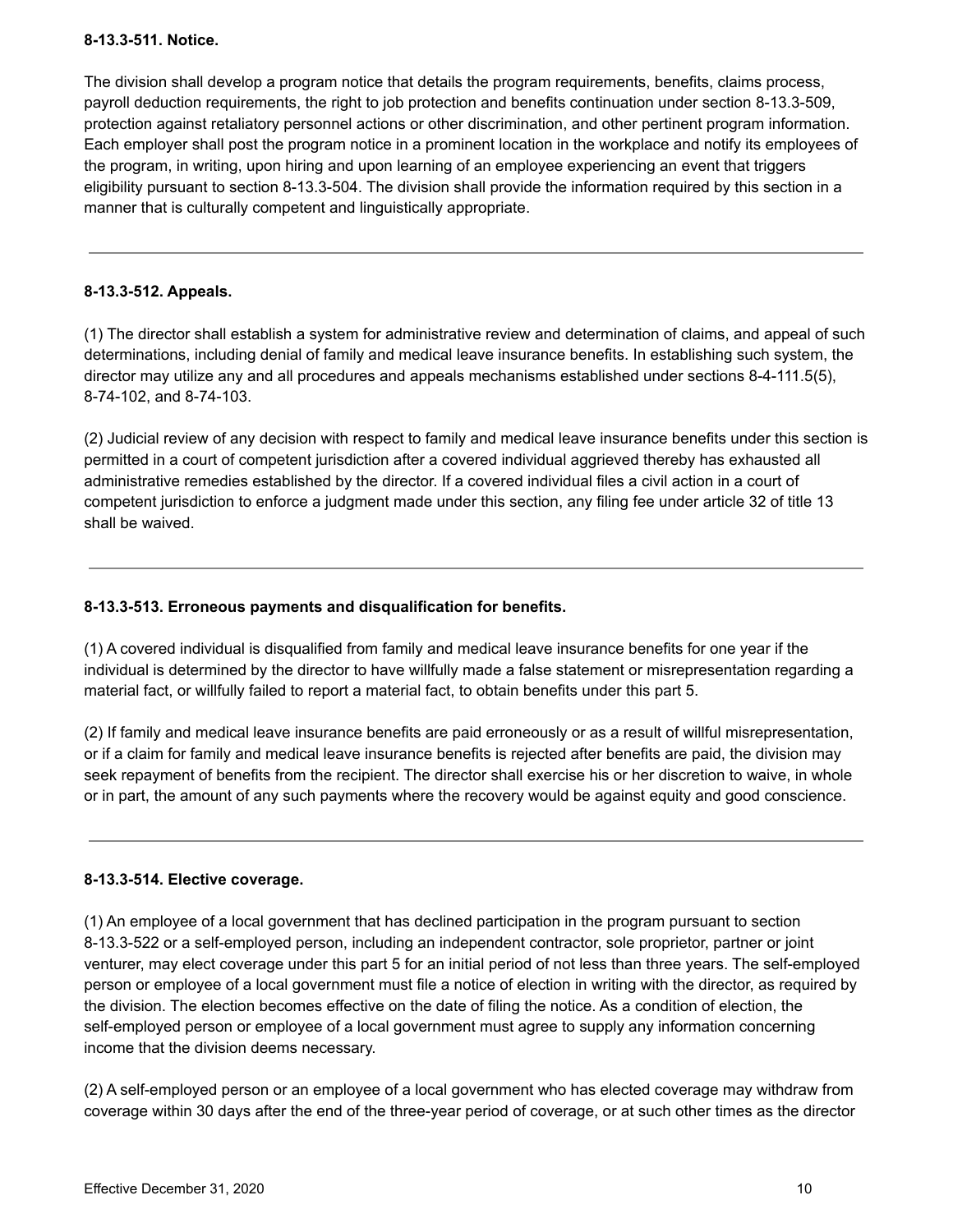may prescribe by rule, by filing written notice with the director, such withdrawal to take effect not sooner than 30 days after filing the notice.

# **8-13.3-515. Reimbursement of advance payments.**

(1) Except as provided in section 8-13.3-515(2), if an employer has made advance payments to an employee that are equal to or greater than the amount required under this part 5, during any period of paid family and medical leave for which such employee is entitled to the benefits provided by this part 5, the employer is entitled to be reimbursed by the fund out of any benefits due or to become due for the existing paid family and medical leave, if the claim for reimbursement is filed with the fund prior to the fund's payment of the benefits to the employee.

(2) If an employer that provides family and medical leave insurance benefits through a private plan approved pursuant to section 8-13.3-521 makes advance payments to an employee that are equal to or greater than the amount required under this part 5, during any period of paid family and medical leave for which such employee is entitled to the benefits provided by this part 5, the entity that issued the private plan shall reimburse the employer out of any benefits due or to become due for the existing paid family and medical leave, if the claim for reimbursement is filed with the entity that issued the private plan prior to the private plan's payment of the benefits under the private plan to the employee.

(3) The director, by rule, shall establish a process for reimbursements under this section.

# **8-13.3-516. Family and medical leave insurance program.**

(1) By January 1, 2023, the division shall establish and administer a family and medical leave insurance program and begin collecting premiums as specified in this part 5. By January 1, 2024, the division shall start receiving claims from and paying family and medical leave insurance benefits to covered individuals.

(2) The division shall establish reasonable procedures and forms for filing claims for benefits under this part 5 and shall specify what supporting documentation is necessary to support a claim for benefits, including any documentation required from a health care provider for proof of a serious health condition and any documentation required by the division with regards to a claim for safe leave.

(3) The division shall notify the employer within five business days of a claim being filed pursuant to this part 5.

(4) The division shall use information sharing and integration technology to facilitate the disclosure of relevant information or records so long as an individual consents to the disclosure as required under state law.

(5) Information contained in the files and records pertaining to an individual under this part 5 are confidential and not open to public inspection, other than to public employees in the performance of their official duties. However, the individual or an authorized representative of an individual may review the records or receive specific information from the records upon the presentation of the individual's signed authorization.

(6) The director shall adopt rules as necessary or as specified in this part 5 to implement and administer this part 5. The director shall adopt rules including, but not limited to:

(a) Confidentiality of information related to claims filed or appeals taken;

(b) Guidance on the factors used to determine whether an individual is a covered individual's family member;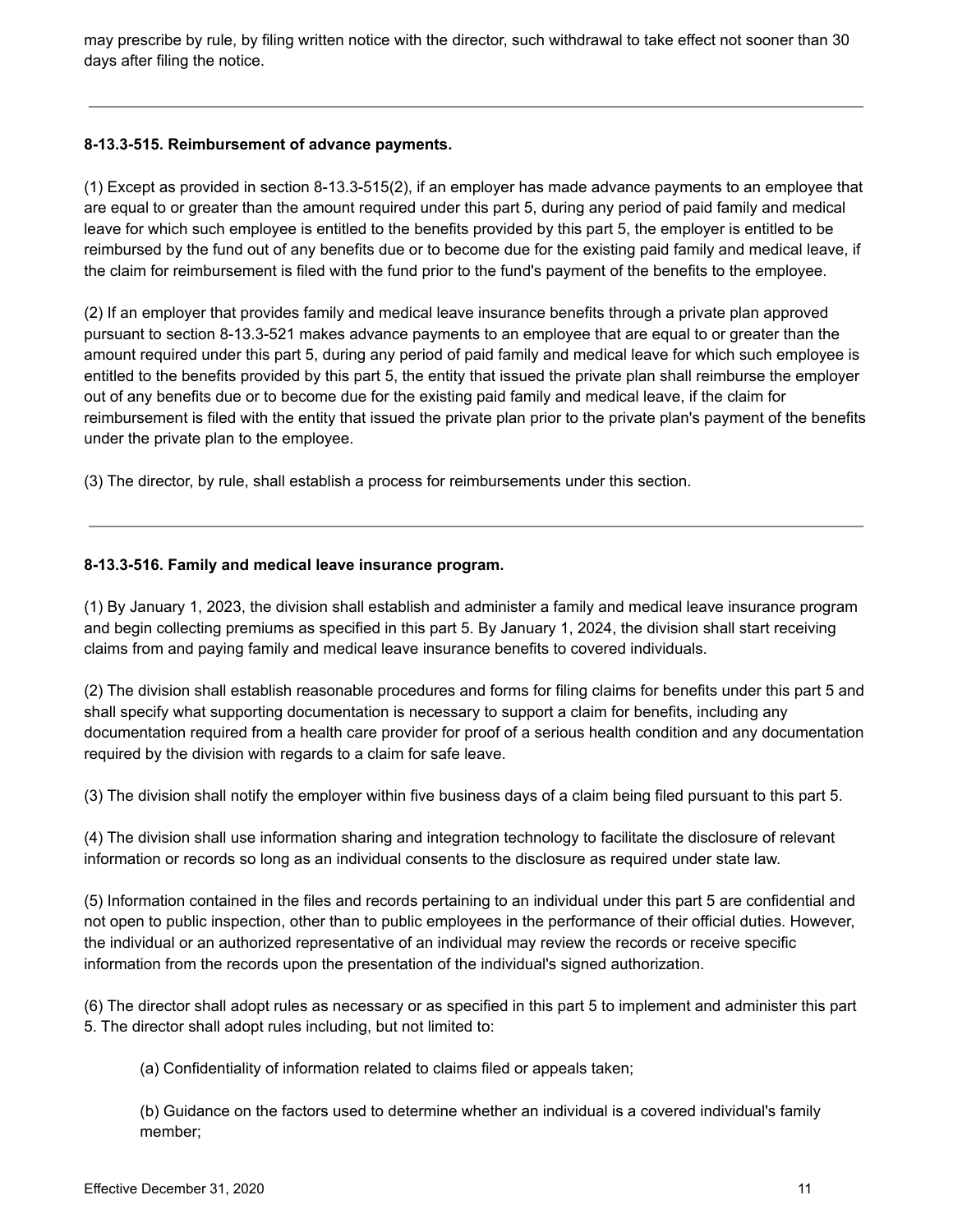(c) The form and manner of filing claims for benefits and providing related documentation pursuant to section 8-13.3-516(2); and

(d) The form and manner of submitting an application with a claim for benefits to the division or to the entity that issued a private plan approved pursuant to section 8-13.3-521.

(7) Initial rules and regulations necessary for implementation of this part 5 shall be adopted by the director and promulgated by January 1, 2022.

## **8-13.3-517. Income Tax.**

(1) If the internal revenue service determines that family and medical leave insurance benefits under this part 5 are subject to federal income tax, the division or a private plan approved under section 8-13.3-521 shall inform an individual filing a new claim for family and medical leave insurance benefits, at the time of filing such claim, that:

- (a) The internal revenue service has determined that benefits are subject to federal income tax; and
- (b) Requirements exist pertaining to estimated tax payments.

(2) Benefits received pursuant to this part 5 are not subject to state income tax.

(3) The director, in consultation with the department of revenue, shall issue rules regarding tax treatment and related procedures regarding family and medical leave insurance benefits, as well as the sharing of necessary information between the division and the department of revenue.

#### **8-13.3-518. Family and medical leave insurance fund - establishment and investment.**

(1) There is hereby created in the state treasury the family and medical leave insurance fund. The fund consists of premiums paid pursuant to section 8-13.3-507 and revenues from revenue bonds issued in accordance with section 8-13.3-508(2)(d). Money in the fund may be used only to pay revenue bonds; to reimburse employers who pay family and medical leave insurance benefits directly to employees in accordance with section 8-13.3-515(1); and to pay benefits under, and to administer, the program pursuant to this part 5, including technology costs to administer the program and outreach services developed under section 8-13.3-520. Interest earned on the investment of money in the fund remains in the fund. Any money remaining in the fund at the end of a fiscal year remains in the fund and does not revert to the general fund or any other fund. State money in the fund is continuously appropriated to the division for the purpose of this section. The general assembly shall not appropriate money from the fund for the general expenses of the state.

(2) The division may seek, accept, and expend gifts, grants, and donations, including program-related investments and community reinvestment funds, to finance the costs of establishing and implementing the program.

#### **8-13.3-519. Reports.**

Notwithstanding section 24-1-136(11)(a)(I), beginning January 1, 2025, the division shall submit a report to the legislature by April 1 of each year that includes, but is not limited to, projected and actual program participation by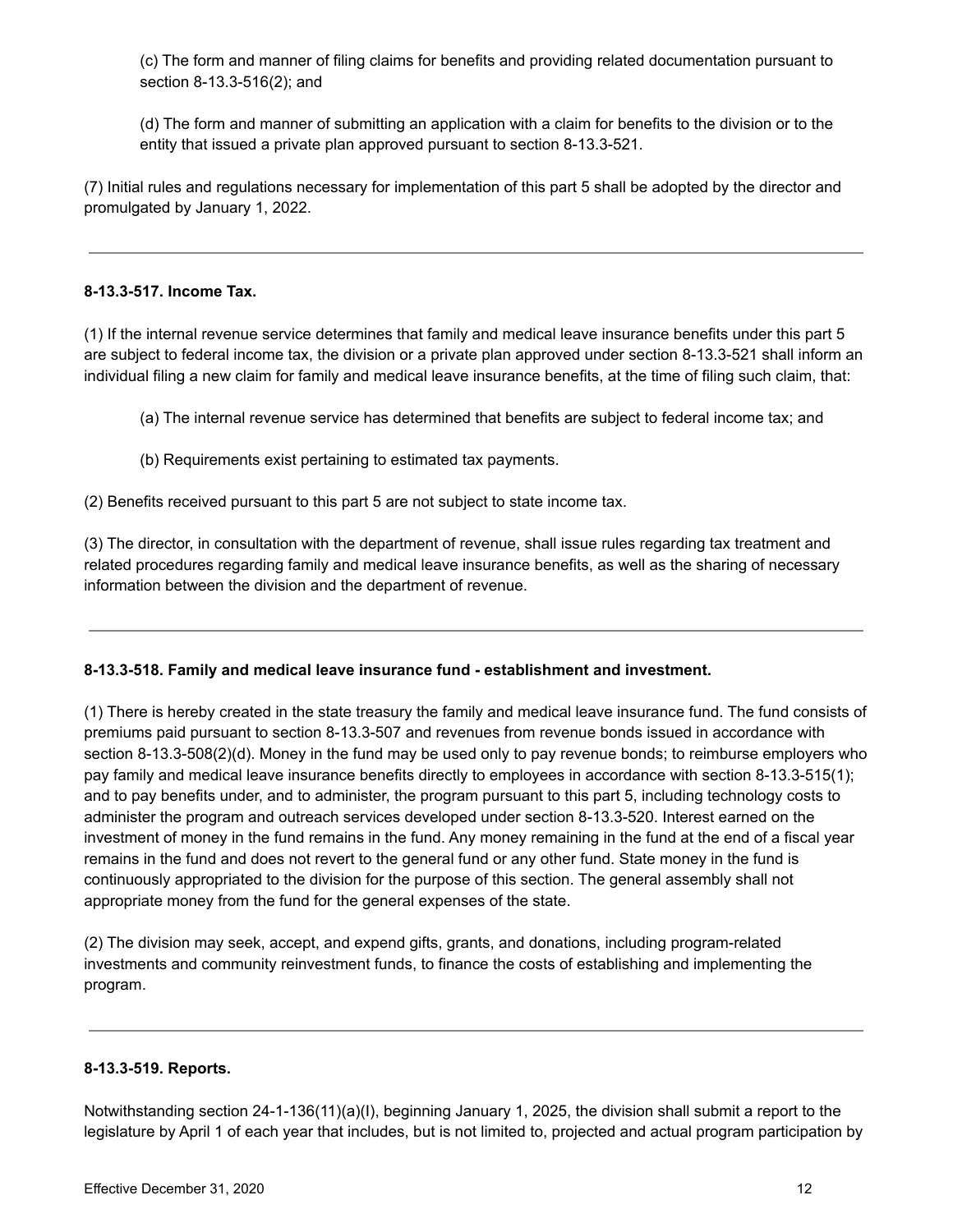section 8-13.3-504(2) purpose, gender of beneficiary, average weekly wage of beneficiary, other demographics of beneficiary as determined by the division, premium rates, fund balances, outreach efforts, and, for leaves taken under section 8-13.3-504(2)(b), family members for whom leave was taken to provide care.

# **8-13.3-520. Public education.**

By July 1, 2022, and for as long as the program continues, the division shall develop and implement outreach services to educate the public about the family and medical leave insurance program and availability of paid family and medical leave and benefits under this part 5 for covered individuals. The division shall provide the information required by this section in a manner that is culturally competent and linguistically appropriate. The division may, on its own or through a contract with an outside vendor, use a portion of the money in the fund to develop, implement, and administer outreach services.

#### **8-13.3-521. Substitution of private plans.**

(1) Employers may apply to the division for approval to meet their obligations under this part 5 through a private plan. In order to be approved, a private plan must confer all of the same rights, protections and benefits provided to employees under this part 5, including, but not limited to:

(a) Allowing family and medical leave insurance benefits to be taken for all purposes specified in section 8-13.3-504 (2);

(b) Providing family and medical leave insurance benefits to a covered individual for any of the purposes, including multiple purposes in the aggregate, as set forth in section 8-13.3-504(2), for the maximum number of weeks required in section 8-13.3-505(1) in a benefit year;

(c) Allowing family and medical leave insurance benefits under section 8-13.3-504(2)(b) to be taken to care for any family member;

(d) Allowing family and medical leave insurance benefits under section 8-13.3-504(2)(c) to be taken by a covered individual with any serious health condition;

(e) Allowing family and medical leave insurance benefits under section 8-13.3-504(2)(e) to be taken for any safe leave purposes;

(f) Providing a wage replacement rate for all family and medical leave insurance benefits of at least the amount required by section 8-13.3-506(1)(a);

(g) Providing a maximum weekly benefit for all family and medical leave insurance benefits of at least the amount specified in section 8-13.3-506(1)(b);

(h) Allowing a covered individual to take intermittent leave as authorized by section 8-13.3-505(3);

(i) Imposing no additional conditions or restrictions on family and medical leave insurance benefits, or paid family and medical leave taken in connection therewith, beyond those explicitly authorized by this part 5 or regulations issued pursuant to this part 5;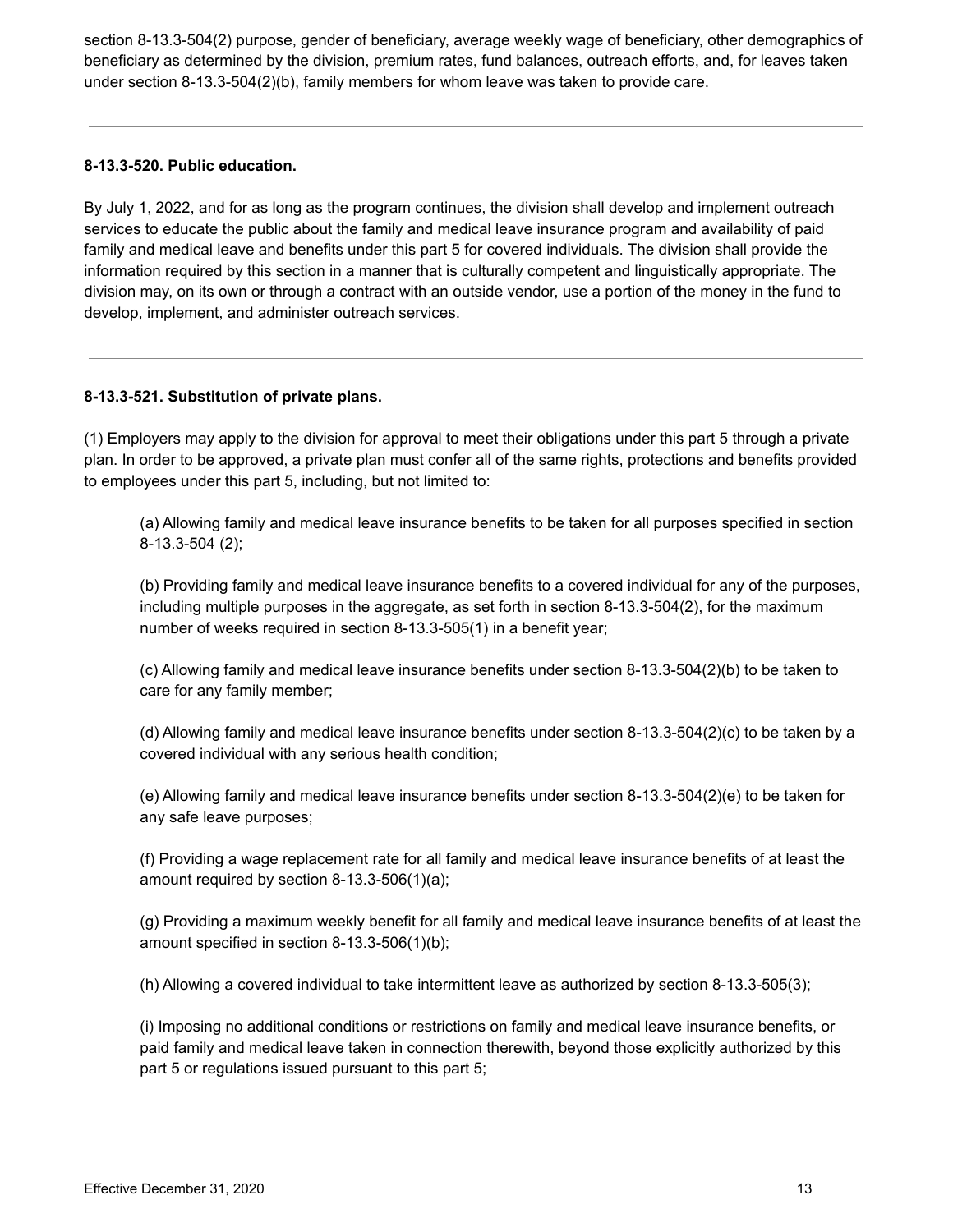(j) Allowing any employee covered under the private plan who is eligible for family and medical leave insurance benefits under this part 5 to receive benefits and take paid family and medical leave under the private plan; and

(k) Providing that the cost to employees covered by a private plan shall not be greater than the cost charged to employees under the state plan under section 8-13.3-507.

(2) In order to be approved as meeting an employer's obligations under this part 5, a private plan must also comply with the following provisions:

(a) If the private plan is in the form of self-insurance, the employer must furnish a bond to the state, with some surety company authorized to transact business in the state, in the form, amount, and manner required by the division;

(b) The plan must provide for all eligible employees throughout their period of employment; and

(c) If the plan is in the form of a third party that provides for insurance, the forms of the policy must be issued by an insurer approved by the state.

(3) The division shall withdraw approval for a private plan granted under section 8-13.3-521(1) when terms or conditions of the plan have been violated. Causes for plan termination shall include, but not be limited to, the following:

(a) Failure to pay benefits;

(b) Failure to pay benefits timely and in a manner consistent with this part 5;

(c) Failure to maintain an adequate surety bond under section 8-13.3-521(2)(a);

(d) Misuse of private plan money;

(e) Failure to submit reports or comply with other compliance requirements as required by the director by rule; or

(f) Failure to comply with this part 5 or the regulations promulgated pursuant to this part 5.

(4) An employee covered by a private plan approved under this section shall retain all applicable rights under section 8-13.3-509.

(5) A contested determination or denial of family and medical leave insurance benefits by a private plan is subject to appeal before the division and any court of competent jurisdiction as provided by section 8-13.3-512.

(6) The director, by rule, shall establish a fine structure for employers and entities offering private plans that violate this section, with a maximum fine of \$500 per violation. The director shall transfer any fines collected pursuant to this subsection to the state treasurer for deposit into the fund. The director, by rule, shall establish a process for the determination, assessment, and appeal of fines under this subsection.

(7) The director shall annually determine the total amount expended by the division for costs arising out of the administration of private plans. Each entity offering a private plan pursuant to this section shall reimburse the division for the costs arising out of the private plans in the amount, form, and manner determined by the director by rule. The director shall transfer payments received pursuant to this section to the state treasury for deposit in the fund.